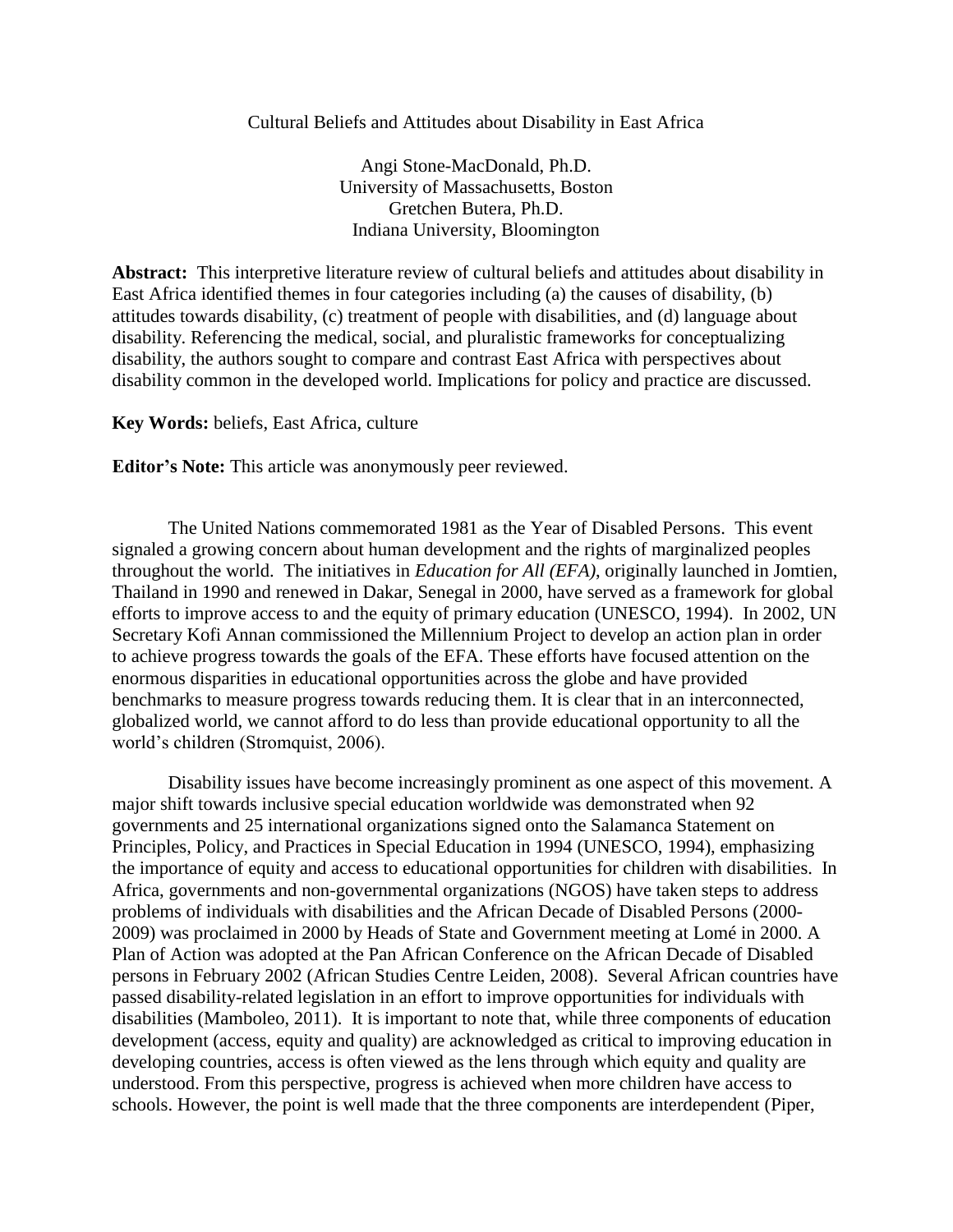Dryden-Peterson & Kim, 2006). Further, while the literature on equity in international education focuses mostly on gender equity, there is increasing evidence that improving educational opportunities for individuals with disabilities in the developing world is an important marker of progress in improving educational opportunities for all (Filmer, 2006; Nyerere, 1985; Peters, 2003, 2004).

Within this international context, East African countries present particular challenges. First, these countries face some of the greatest global challenges of our time including disease, environmental degradation, poverty, ethnic conflicts, and human rights abuses. A recent report on progress towards the goals of the Millennium Project indicated that many countries in East Africa are unlikely to reach them by the target date of 2015. Although universal access to primary education has generally increased across the world in recent decades, access rates in this Africa region remain substantially below 100 percent (Piper, Dryden-Peterson, & Kim, 2006). Within this context, equity issues related to the rights of individuals with disabilities to education are not frequently seen as high priority. Yet as Peters (2003) points out, disability may be the single most important factor excluding children from schooling across the world.

It is difficult to establish answers to fundamental questions about disability in East Africa in part because definitions of disability differ considerably across countries and communities. The World Health Organization (WHO) defines disability as "any loss or abnormality of psychological, physiological, or anatomical structure or function" (1980 as quoted in Whyte & Ingstad, 1995, p. 5) and the WHO manual explains that a "[h]andicap depends on valuation and expectations that put the disabled person at a disadvantage" (Whyte & Ingstad, p. 6). It must be acknowledged that these valuations are culturally specific. In East Africa, the functional capacity of an individual to complete life's daily tasks without help are especially salient and may differ dramatically in many respects from the daily life tasks of individuals in the developed world. Under such circumstances, for example, dyslexia may not be viewed as a disability in a community with high illiteracy, whereas someone with a minor physical disability many be quite disadvantaged in a community that requires individuals to walk many miles during the day while carrying needed supplies a great distance (Harknett, 1996). From this perspective, individuals with obvious deformities may be seen as *normal* if they can participate in daily life activities in the community. Similarly, scholars in Africa have noted that an individual not usually identified as *disabled* in the developed world may be considered disabled in many African communities if they cannot participate in important life activities, such as bearing children (Devlieger, 1995; Ingstad, 1995; Zhang, 2001).

Given the difficulties establishing definitions of disability, it is not surprising that incidence figures for disabilities in East Africa vary considerably. WHO estimates that 10% of Africans have a disability, but there is only limited data from African countries as to the actual prevalence (Fujiura, Park, & Rutkowski-Kmitta, 2005). Peters (2003) suggests that the numbers of children with disabilities may be growing due to increasing poverty, armed conflict, child labor practices, violence and abuse, and HIV/AIDS.

# Models of Disability

Historically, in developed countries, a medical model of disability has been the cornerstone of special education particularly to determine eligibility for special education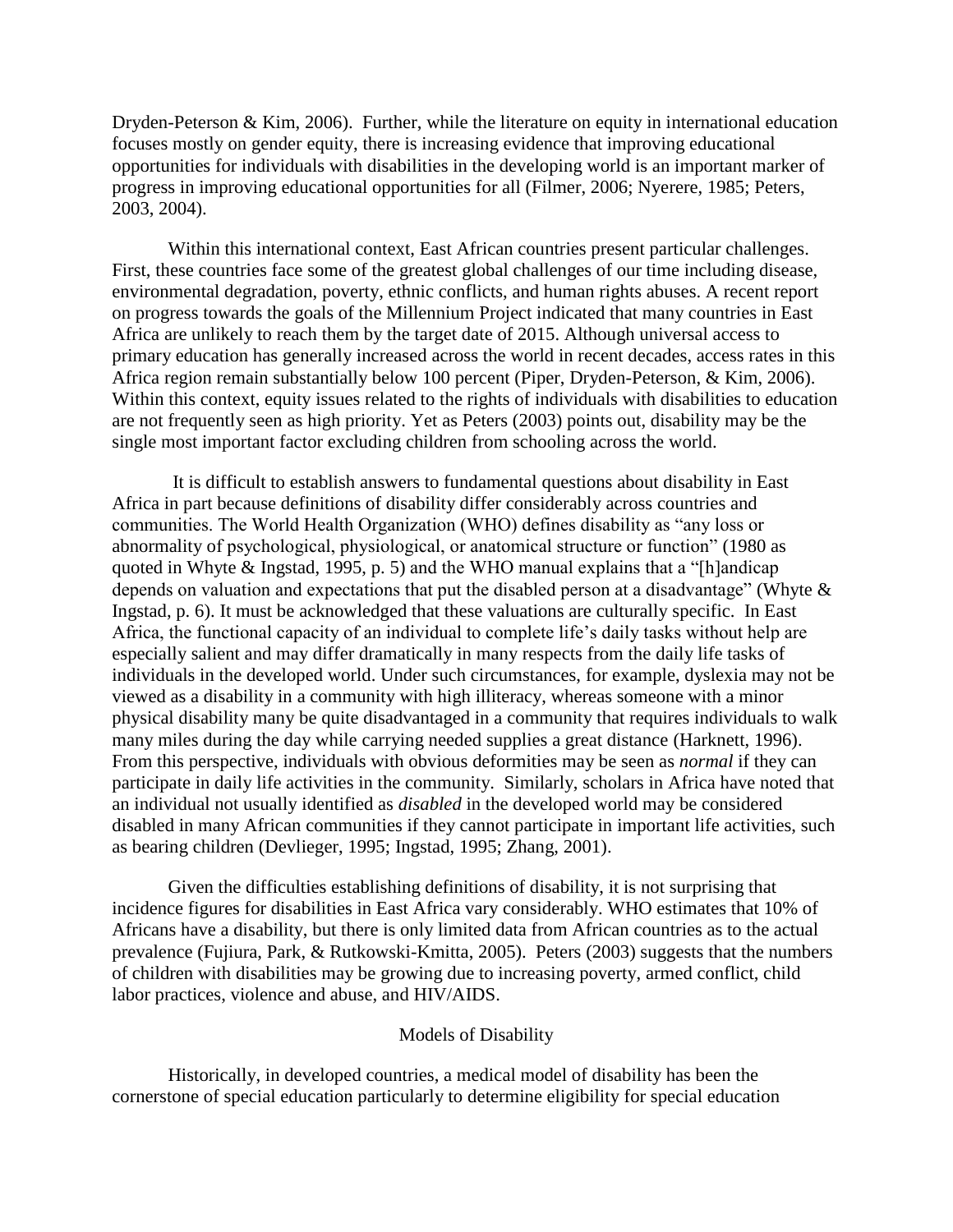services. In the medical model, disability may be viewed "as a defect or sickness which must be cured through medical intervention" (Kaplan, 1999). Individuals with disabilities are diagnosed based on specific characteristics and assigned to a category such as physical disabilities, mental disabilities, or sensory impairments. This perspective assumes that the function of intervention or treatment is to remediate the disability so that the individual will be better able to function within society.

More recently, a social model of disability has been promoted. In this model, disability is viewed as one of many characteristics of an individual that becomes more salient depending on the individual's social interactions. A social model of disability "regards disability as a normal aspect of life, not as a deviance and rejects the notion that persons with disabilities are in some inherent way 'defective'" (Kaplan). As a marker of identity, disability creates a social position for an individual that is constructed in response to widely held notions of normalcy. As Garland-Thomson (1997) explains, "Disability, then, is the attribution of corporeal difference—not so much a property of bodies, as a product of the cultural rules about what bodies should be or do" (p. 6).

Susan Peters (1993a, 1993b, 2004) and others (Ingstad & Whyte, 1995) argue for a merging of models to guide the design of programs and meet the needs of individuals with disabilities within the socio-cultural environment in which they live. Peters (1993a) describes a pluralistic paradigm of disability that acknowledges the importance of socio-cultural beliefs and values in conceptualizing disability. Susan Peters (1993b) also argues that the social model still only provides remediation services for students with disabilities and denies students and families self-determination. Peters prefers to use the pluralistic paradigm where normal functioning is based on local cultural beliefs and values. Socio-cultural studies of disability in the United States and other developed countries have been explored in special education in the developed world (Bogdan & Taylor, 1982; Edgerton, 1979; Haywood, 1970; Skinner & Weisner, 2007; Whyte & Ingstad, 1995) but special education's historical beginnings within science, medicine, and psychology have tended to ground it in a medical model of disability.

For many reasons, cultural beliefs and values play a critical role in the design of educational programs. Clearly beliefs and values influence decisions about curriculum as well as many other aspects of intervention even if the underlying beliefs and values are unexamined. Multicultural education is considered an offshoot of the civil rights movement and was developed in the United States and the United Kingdom as a response to increasing numbers of school children from minority cultures. It has provided much of the rhetoric about the importance of understanding cultural beliefs and values in the developed world as schools are urged to provide content that acknowledges children's cultural identities and teaches children to respect the cultural heritage of others. Both accepting and tolerating cultural diversity and challenging cultural assumptions and stereotypes, two important goals in multicultural education depend on acknowledging and understanding cultural values and beliefs (Banks, Banks, & Banks, 1989; Stromquist, 2006). Cultural beliefs and values also play a critical role in how families and educational programs interact. As parents try to make meaning of their child's disability, they draw on cultural beliefs and values as well as their understanding of normative development for their culture (Skinner & Weisner, 2007). Misunderstanding cultural beliefs may interfere with family participation in programs whereas understanding beliefs can facilitate trust between families and education programs (Lamorey, 2002).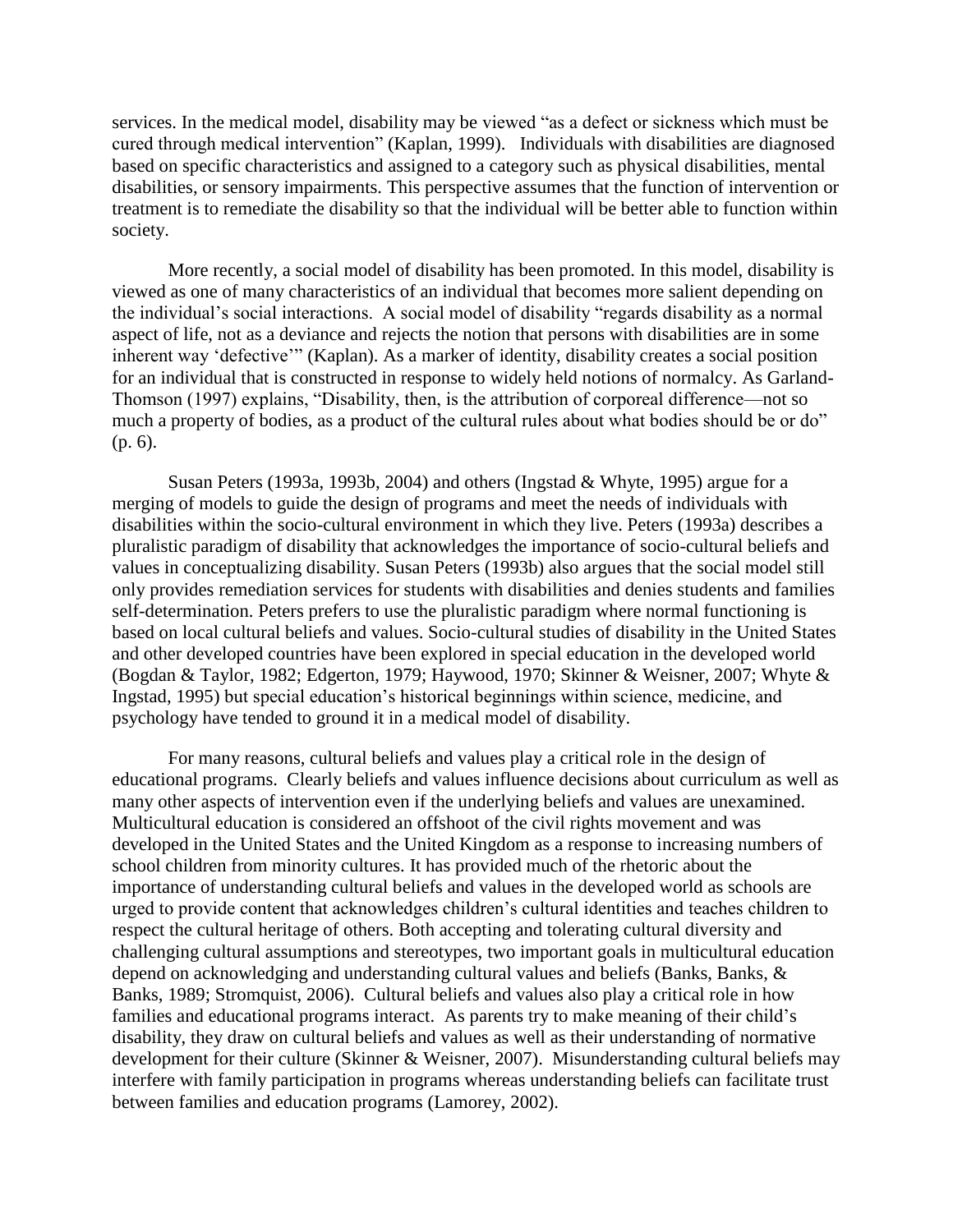In an international context, discourse on cultural beliefs and values about disability has influenced services available to people with disabilities across countries and localities (Mallory et al., 1993; Mutua & Dimitrov, 2001; Teferra, 1993). In many developing countries, NGOS including missionary and other donor agencies have dominated the change agenda in education, advocating the need for large-scale changes that would modernize schooling for all children, including those with disabilities (Maclure, 2006; Nyerere, 1985). These large-scale efforts have been criticized for failing to account for local cultural beliefs and values. Others tout the benefits of local programs that privilege indigenous knowledge and favor adapting curricula to meet local cultural contexts and needs (Croft, 2002; Kisanji, 1995b, 1995c, 1995d; Miles, 2002; O'Sullivan, 2002; Stone-MacDonald, 2010).

With the increased emphasis on human rights for people with disabilities, focus has been placed on education and employment opportunities for individuals with disabilities across the globe. Critical to understanding how to support the development of education and employment programs for children with disabilities in developing countries is illuminating views of disability within the cultural context in which the change is to occur. In this literature review, the cultural beliefs and values about disability in East Africa from the scholarly literature are examined in order to understand the perspectives that influence people with disabilities in their daily lives. The intent is to conduct an interpretive analysis examining the literature to find constructs, themes, and patterns that can be used to describe and explain the phenomenon under study (Gall, Gall, & Borg, 2007). The following questions frame the analysis:

(a) How do themes in the scholarly literature describe cultural beliefs and attitudes about disability in East Africa?

(b) How do cultural beliefs and attitudes described in the literature compare or contrast with models of disability in the developed world?

### Method

The literature examined was written by authors from and published in North America, Europe, and Africa using the following parameters. First, for the purposes of this review, manuscripts discussing cultural beliefs and values about mental retardation, physical and sensory impairments, and developmental disabilities were included while manuscripts discussing diseases such as HIV/AIDS, cancer, malaria, or leprosy were excluded. Second, East Africa was defined as Somalia, Ethiopia, Eritrea, Tanzania, Kenya, Uganda, Rwanda, and Burundi. These countries were chosen because they represent East Africa according to the United Nations. The countries share similar rural characteristics and a large population that relies on subsistence farming for its livelihood. Tanzania, Uganda, and Kenya share a common language in Kiswahili, and some people in Rwanda and Burundi also speak Kiswahili. All of these countries except Ethiopia were former British colonies. While there are significant cultural differences between and within the countries, this review examines commonalities in cultural beliefs on a topic within this geographical region. Third, the review includes only articles written and published in English. Finally, the earliest entry is from 1982, but there was no chronological limit specifically set for the literature search. Ninety-five various forms of media including books, journal articles, movies, and government and NGO documents were examined in a larger review about beliefs in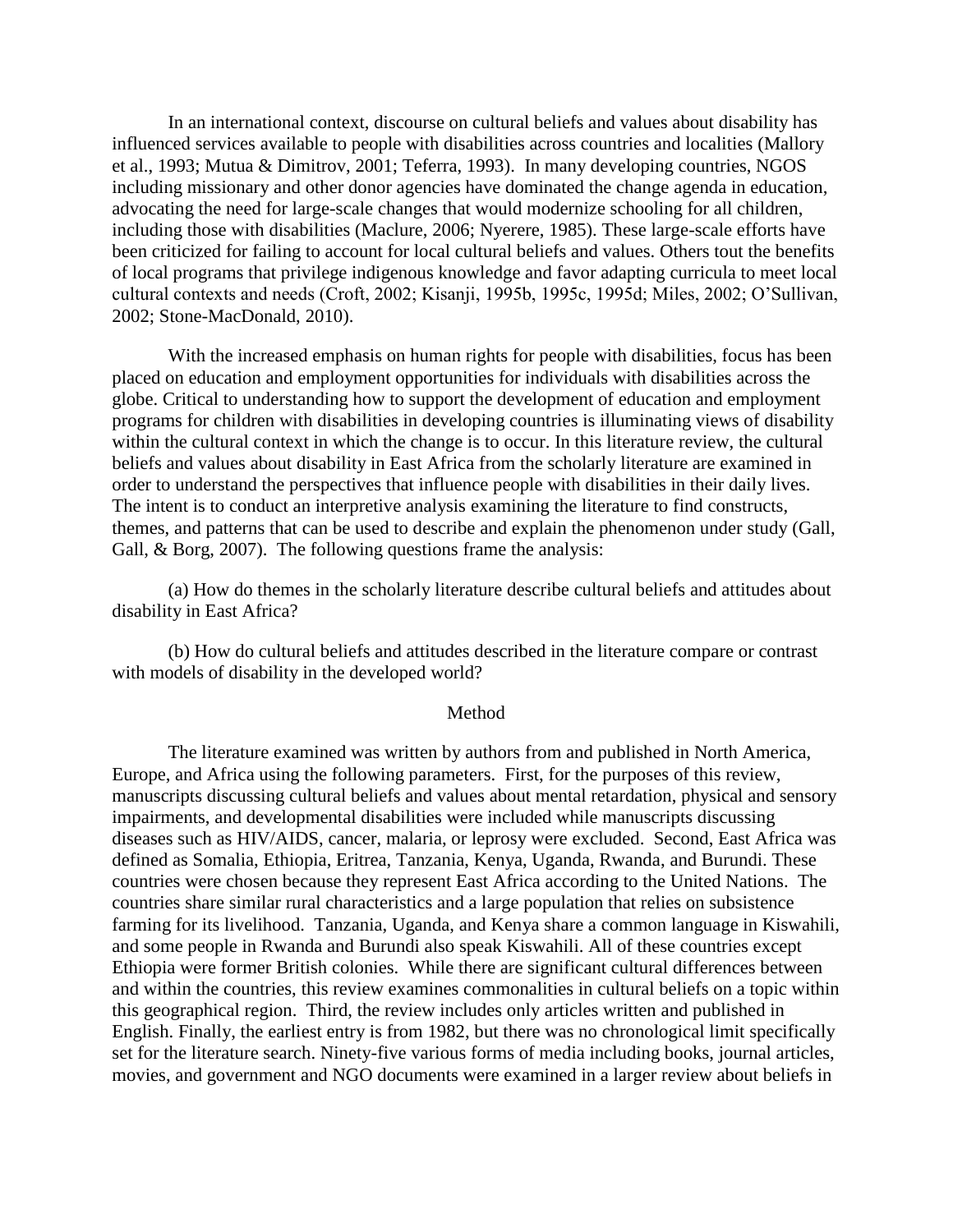all of Sub-Saharan Africa. The current review focuses specifically on journal articles about East Africa.

Using the recommendations provided by McMillan and Schumacher (2006) for qualitative literature review, online databases from anthropology, linguistics, and psychology and special education were searched. Keyword and subject searches used disability, culture, attitudes, beliefs, perceptions, Africa, and East African country names as words. Also, using advanced search functions was intended to identify as many resources as possible. Figure 1 provides a list of the resources consulted. After locating relevant articles, each document was examined and cultural beliefs and values discussed in it were listed. Each entry was coded for statements about culture, beliefs and attitudes, and specific issues related to disability in Africa. After review of the coded documents, categories were developed and representative samples were selected for illustration of each category.

# Review of the Literature

The literature reviewed will be presented in four key categories: (a) the causes of disability, (b) attitudes about people with disabilities, (c) treatment of people with disabilities, and (d) and use of language about disability in East Africa. The results are summarized in Table 1.

### Beliefs about Cause of Disability

In East Africa, traditional beliefs about the causes of disability continue to be prevalent. Cause is important to consider because beliefs about cause may influence how a person or family is treated. S. G. Harknett classifies beliefs about the causes of disability in three categories: (1) traditional animism includes beliefs that disabilities are punishments for bad deeds or the result of witchcraft exercised by other people. (2) Christian fatalism beliefs revolve around notions that disability results as an act of God's will. (3) Medical determinist beliefs accept the explanations of modern medicine as to the cause of disabilities (1996). It is not uncommon for individuals to use multiple categories of beliefs about cause, perhaps in an effort to neutralize negative beliefs about disability, such as suggesting a medical explanation in addition to traditional animism (Ingstad, 1995).

### *Taboos and Punishment for Bad Deeds*

Beliefs about causes of disability in the examined literature were often described as expressed in proverbs, folktales, oral tradition, and from interviews with traditional healers. Historically, Adams found in 1949 that people in Zimbabwe attributed cerebral palsy to witchcraft, spirits, or disobeying a taboo. They attributed blindness to witchcraft and leprosy to witchcraft, spirits, or natural causes (Mallory, 1993). Mbah-Ndam (1998) explained that disabilities are "regarded as punishment from the gods or bad omens, and hence [people with disabilities] are rejected or abandoned." There are also descriptions of taboos that, when broken, are thought to cause a disability. For example, the Nandi of Kenya consider it wrong to kill animals without good reason during a wife's pregnancy (Ogechi & Ruto, 2002). Having sexual intercourse during pregnancy is also a taboo, and breaking this too can cause the child to have a disability (Hartley, Ojwang, Baguwemu, Ddamulira, & Chavuta, 2005; Ogechi & Ruto, 2002).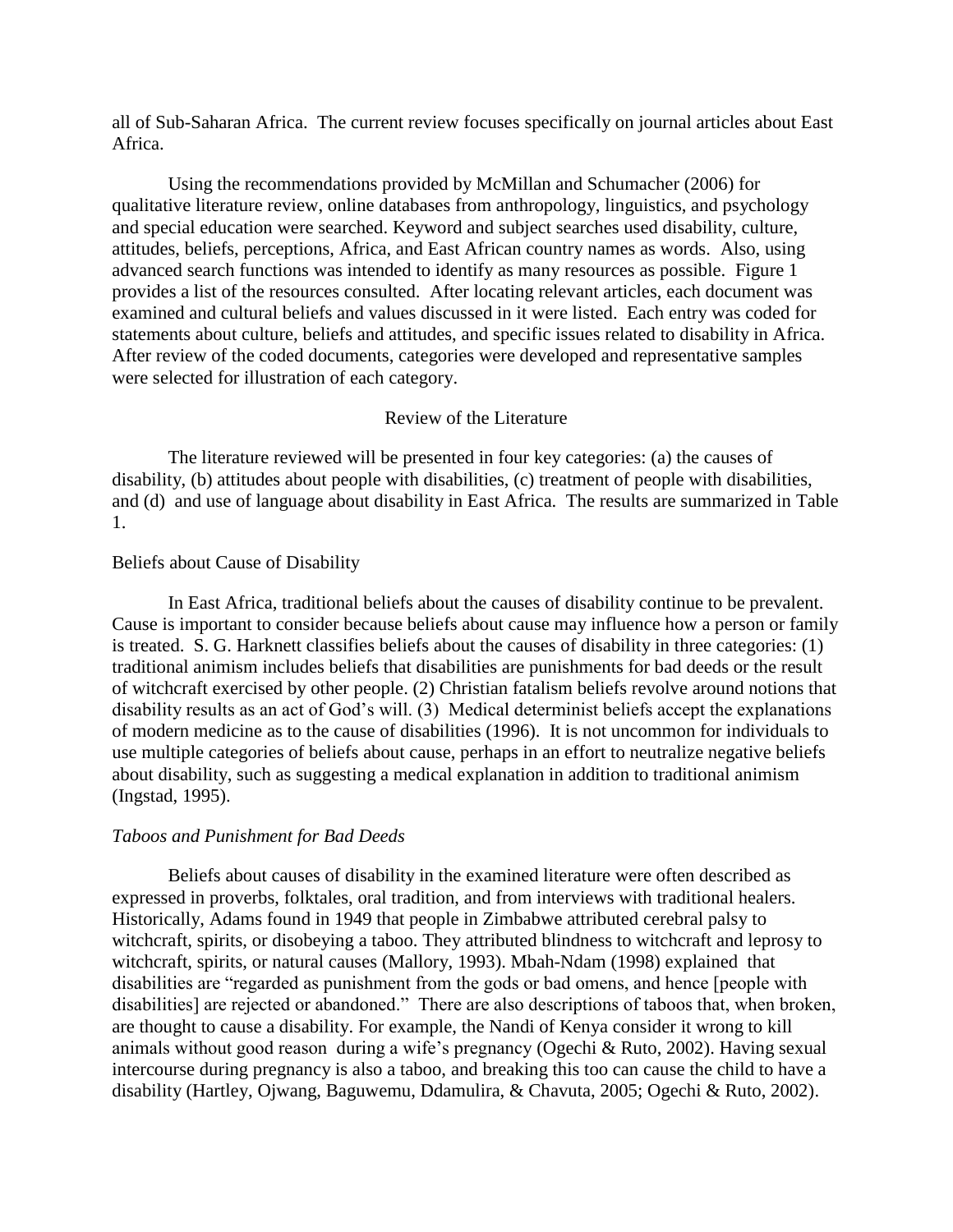Laughing at people with disabilities could cause an individual to have a child with a disability himself or herself, cause an accident to befall you, or cause future generations in your family to be cursed (Ogechi & Ruto, 2002; Talle, 1995). A study from Kenya reported that family members and health care personnel believed that seizures were caused by several factors including birth trauma, abuse, witchcraft or spirits, and contact with certain animals (El Sharkawy, Newton, & Hartley, 2006).

Misdeeds of family members can also cause a disability. Family members can do something wrong and the family can be punished for the act with a disabled child (Ogechi & Ruto, 2002). In Ethiopia, a father blamed his wife for causing their child's disability after she complained about seeing a person with distorted features in the street (Teferra, 2003). In other cases, when the mistake of the family member is thought to be very bad, a child is born deaf or mute in order to keep them from telling the family secrets (Omiegbe, 2001).

#### *Divine Intervention*

God(s) can either bless or curse families who have a child with a disability. In several instances, although disability was accepted as an medical mishap, this explanation was accompanied by the belief that divine intervention caused the accident (Mashiri, 2000). In Tanzania, Kisanji (1995b) found the majority of tribal elders believed that disabilities were caused by God's will (44%) or witchcraft (39%), whereas 82% of classroom teachers believed the disabilities were caused by diseases. In other studies examined, parents of children with disabilities explained that their child was a gift from God or that is was God's will for a child to have a disability (Devlieger, 1999a; Kiyaga & Moores, 2003).

Beliefs are changing and fewer East Africans are described as believing that witchcraft, curses or retribution from God(s) are the sole cause of disability. Medical explanations are more widely accepted. The influences of Christianity and Westernized education and medicine have altered traditional belief. Many report indigenous beliefs (animism) to be archaic (Ogechi & Ruto, 2002). Nevertheless, these beliefs emanate from years of oral tradition and beliefs emanating from traditional religions continue to be described as part of the culture (Omiegbe, 2001).

## Attitudes Toward People with Disabilities

Attitudes toward people with disabilities in East Africa have both positive and negative aspects and are often linked to beliefs about the causes of disability. Throughout Africa, it is considered inappropriate to laugh or ridicule people with disabilities (Ogechi & Ruto, 2002; Talle, 1995). In a survey study of families in Kenya in which a family member had epilepsy, family members expressed a range of perspectives. Some believed that individuals with epilepsy could lead a normal life with medication, but others thought their children with epilepsy would not go to school or marry. Overall respondents identified negative attitudes within the community, but also described experiencing support from community members who helped with care and treatment when children had seizures (El Sharkawy, Newton, & Hartley, 2006). Similarly, Kisanji (1995a) found a range of views when he interviewed Tanzanian tribal elders and schoolteachers about people who were deaf, blind, or had physical or severe disabilities. Some people felt that individuals with disabilities could be productive in society if trained to do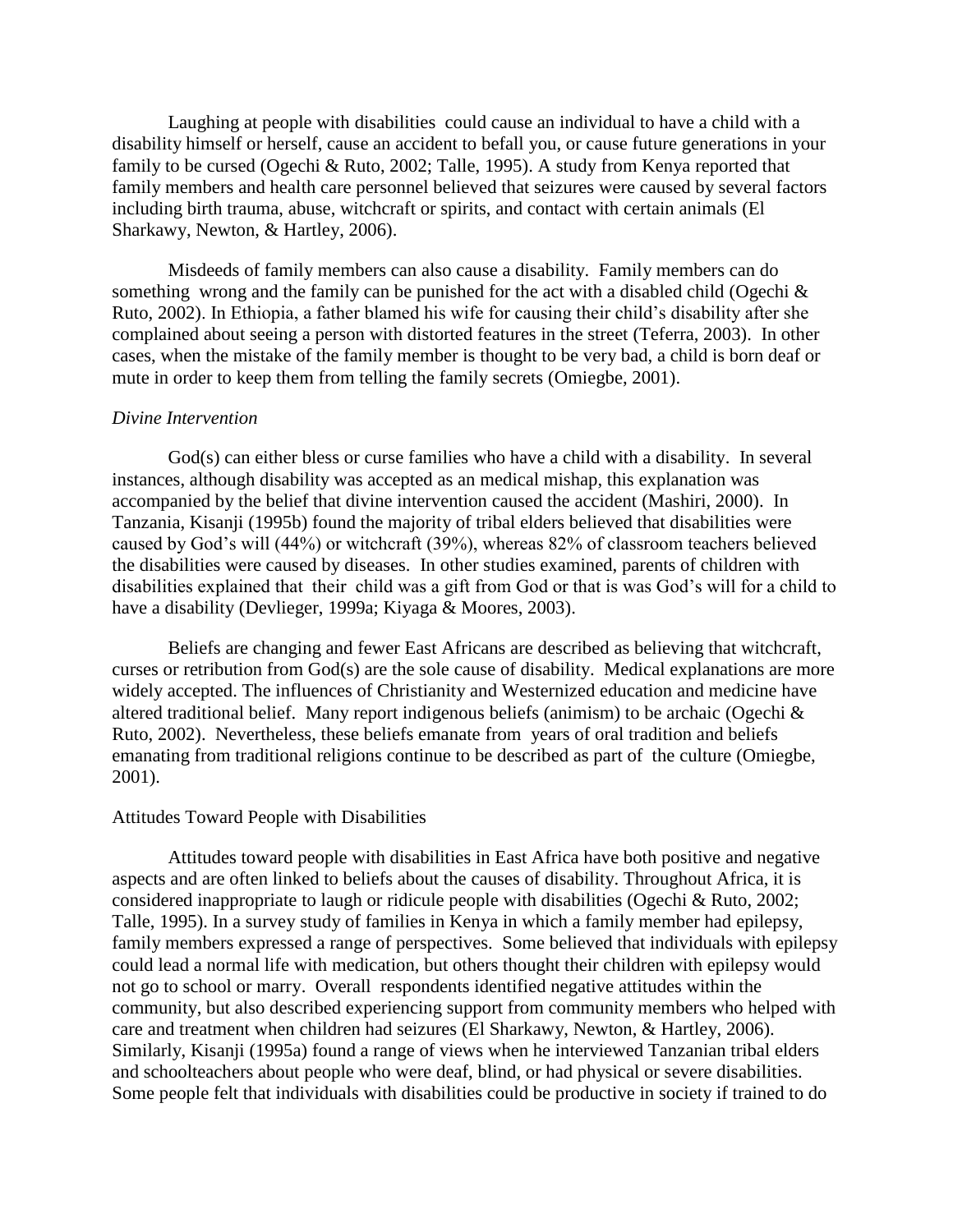certain jobs, while others felt that training people with disabilities was a waste of time and money. In general, teachers gave more positive responses than others (Kisanji, 1995b).

### Treatment of People with Disabilities

In many African societies, families and communities care for their children with disabilities, but children and family members appear to be less accepted into the community if the individual cannot contribute economically to the family or the community. Among the Abagusii and Nandi people of Kenya, individuals are described by how well they integrate into social and communal life (Ogechi & Ruto, 2002). As in other East African communities, integration into communal life relates to how well individuals fit within the social norms and, importantly, if they can do their share in the community, whether or not they have a disability as defined by the developed world (Mallory, Charlton, Nicholls, & Marfo, 1993). Furthermore, people with physical, hearing, and visual impairments are not seen as categorically different from others, but simply as people with a specific impairment (Ogechi & Ruto). Similarly, the Maasai of Kenya only see people with disabilities as "abnormal" if they are unable to carry out daily activities (Talle, 1995). This holistic view of people is not uncommon in Africa. Specific characteristics, such as disability appear as less important features than other aspects of an individual (Miles, 2002). Kisanji (1995c) reports that marginalization and the categorization of people with physical disabilities as "subhuman" has been reported in other East African countries, but is not seen in Tanzanian proverbs and oral tradition.

In many East African communities, coming of age ceremonies, marriage, and childbearing involve very important rituals. If people with disabilities are able to take part in these rituals, they are more likely to be accepted. The ability to participate in these rituals increases social standing. Among the Maasai in Kenya, women with a disability can bear children and live in their parents' home, instead of moving into the husband's family home. The children of a woman with a disability will then inherit family property. In fact, this practice of the "girl of the homestead" is a privilege, and is a category not just for women with disabilities, but for other women who remain in their parent's home for a variety of reasons (Talle, 1995).

Some East African communities are reported as demonstrating care for the individuals with disabilities in order to protect the rest of the community. For example, the Chagga of Northern Tanzania believe that people with disabilities satisfy the interests of the evil spirits and if members of the community protect and care for them, evil spirits will not disturb the balance needed for daily life. Caring for individuals with disabilities, therefore, protects members of the community who are not disabled (Mallory et al., 1993). The Turkana of Kenya believe that children with disabilities are gifts from God and the families must care for their children as best they can, or God(s) will take His revenge on the family through death (Kisanji, 1995a).

Families are described as caring for their children, regardless of their condition (Masasa, Irwin-Carruthers, & Faure, 2005). Among the Maasai, all children are cared for the same way, given the same food, and they all participate in the same ceremonies and rituals despite disabilities (Talle, 1995). In Ethiopia, when children go blind, parents help them to maintain and learn skills that will help them be successful (Teferra, 2003). Benedicte Ingstad recounts a story of a grown man with mental retardation who was hidden away in a locked hut, but upon questioning the family, the researcher learned that he had spent time in an institution at the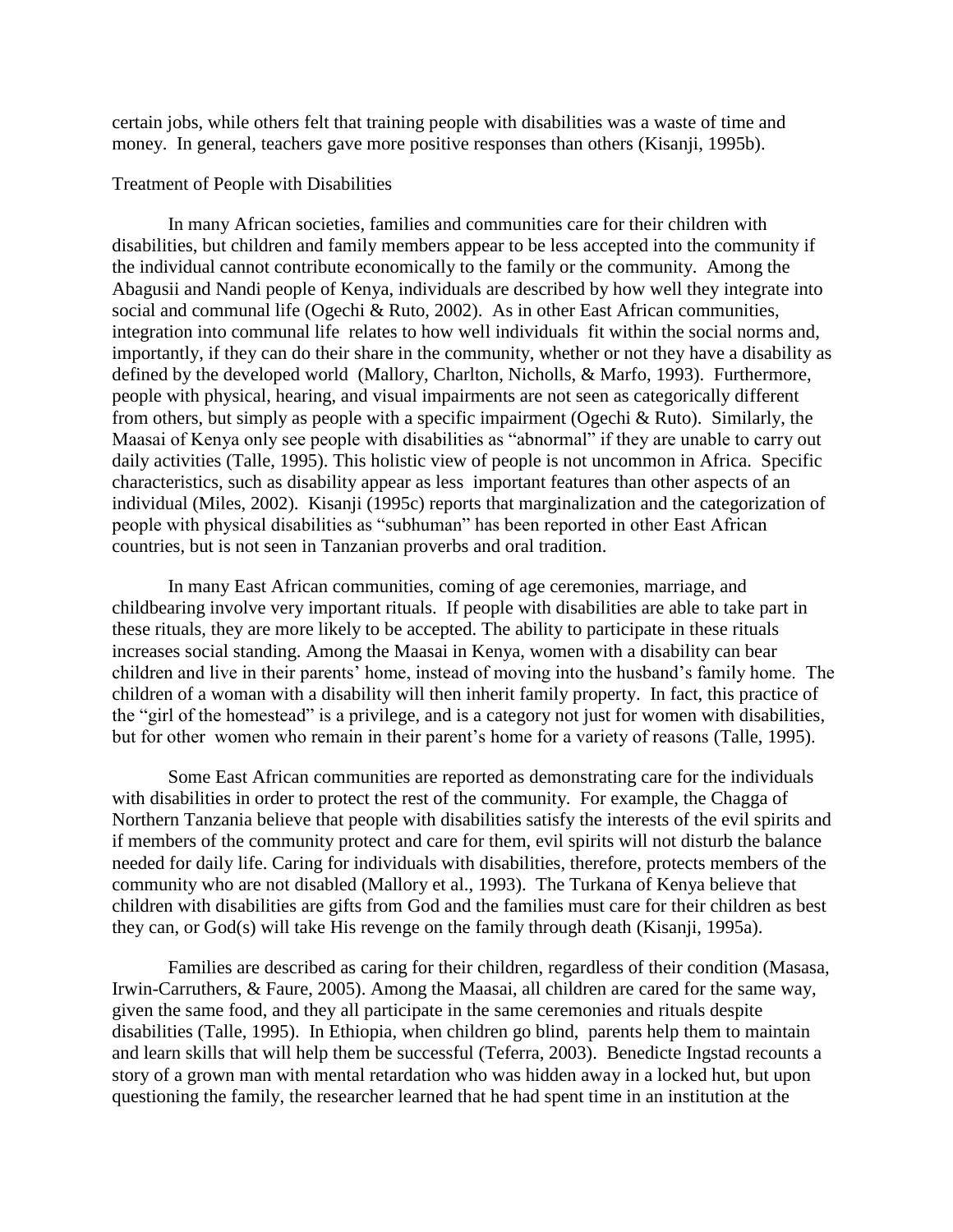recommendation of doctors and had developed many problematic behaviors. When the parents requested his release from the institution, it was only granted on the condition that he remained locked up in a hut at all times. After Ingstad gave the mother some advice and encouraged her to socialize the son, he became very friendly and did small jobs around the house and village. This family dearly loved their son and were only doing what they thought was best. They were also following the advice of the trusted professionals who, from certain perspectives, seem to have been misguided (Ingstad, 1995).

People with disabilities in East Africa continue to deal with discrimination that comes about from negative attitudes and beliefs (wa-Mungai, 2009). In Kenya, it is unlawful for people with hearing or visual impairments to become president because the law requires that the president speak and read in Kiswahili and English, not Braille or sign language (Ogechi & Ruto, 2002). In a Ugandan study, caregivers reported discrimination by schools and people in the community. Deaf children are purported to be seen as a burdens to their families and are often hidden to prevent public shame from coming to the family (Kiyaga & Moores, 2003; Stone-MacDonald & Butera, 2011). In a qualitative study from Uganda, some participants did not take their children with disabilities out into the community but cared for them at home. Parents could not enroll their children in school, although they wanted their children to have an education, because the schools had rejected the students or the families could not afford the school fees (Hartley, Ojwang, Baguwemu, Ddamulira, & Chavuta, 2005).

## Languages of East Africa

Many East African languages simply do not include words that allow "disabled" to be directly translated from English (Ogechi & Ruto, 2002). Each disability is defined and named as it relates to the body part that does not function normally. East African languages do not provide a common word or construct for "disability," preventing individuals with different disabilities such as physical disabilities, deafness, or intellectual disabilities to be classified together. For example, the Ekegusii of Kenya term a person with an impaired hand "Nyakoboko" and a person with an impaired finger "Nyakiara" (Ogechi & Ruto, 2002). In the Maasai language, there are different words for each of the different common disabilities such as physical impairments and blindness. In Somalia, rehabilitation workers use the term "naafo" in their work, but this term only refers to individuals with amputated or badly injured limbs and does not include those who are deaf or blind (Helander, 1995). Among the Abagusii and Nandi of Kenya, children are often given personal names that describe their disability along with other clan names (Ogechi & Ruto, 2002). Ogechi and Ruto provide examples of names for children with different disabilities that could be nicknames or personal names, such as names for "one who stammers" and "big head," referring to children with speech or mental impairments. In several countries, children are given names that denote their disability (Mashiri, 2000). Parents make choices in the terms they use to describe their children and these may reflect the extent to which they to accept the child and his or her disability. The body and words about the body are prominent in East African languages because a healthy body is important to daily life in local communities (Talle, 1995).

Some words referring to disability are derogatory. For example, when referring to the deaf, the Kinyarwanda of Rwanda use the word "ibiragi" (foolishness) and in Uganda, people use the word "kasiru" (stupidity) (Kiyaga & Moores, 2003). The terms used to describe people with disabilities sometimes derive from categories typically reserved for non-humans (Devlieger,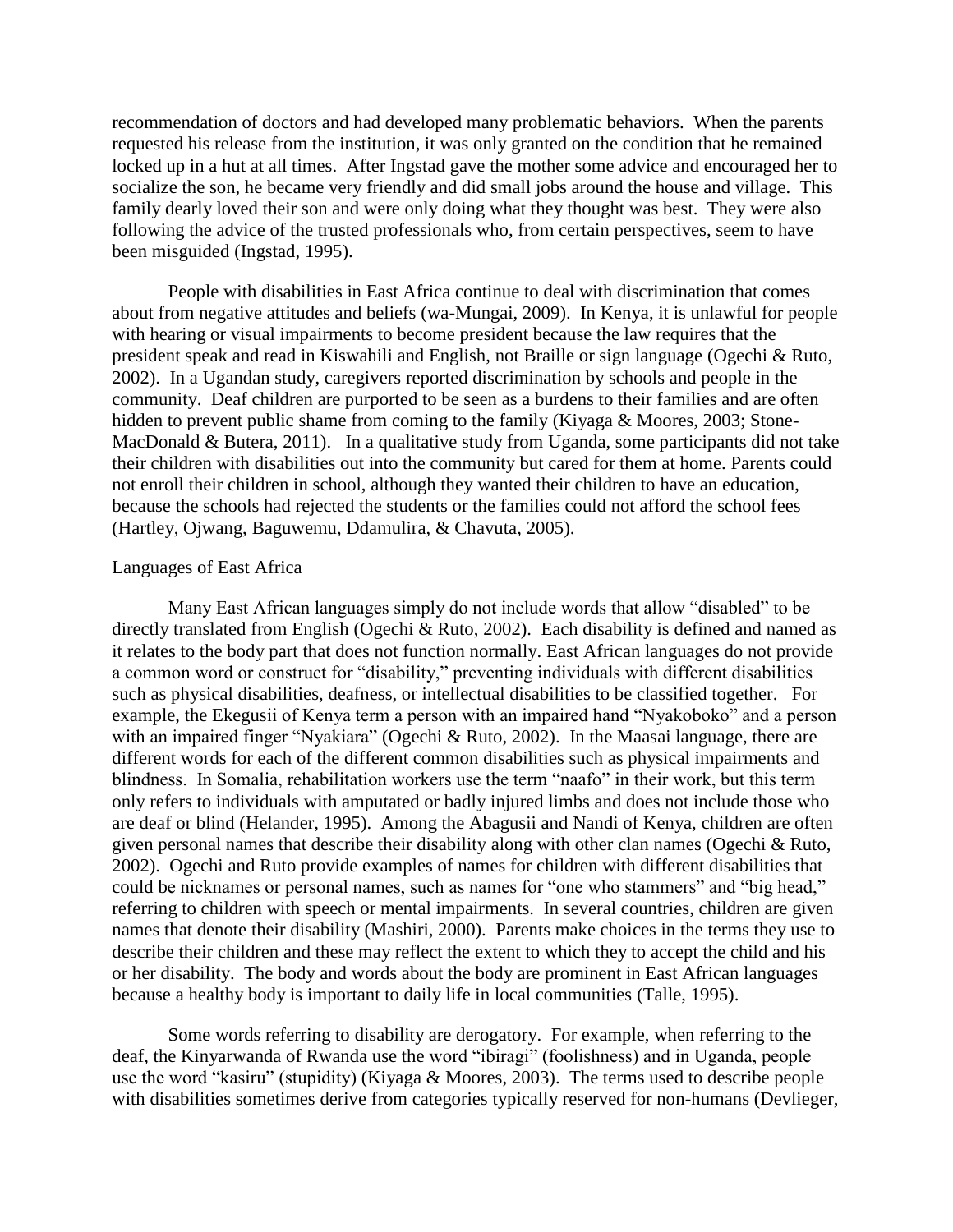1998; Mashiri, 2000). Only recently have people in Tanzania started using the term "ulemavu" for disability in general and the terms "asiyeona" and asiyesikia" to refer to an individual who cannot see or one who cannot hear. In Tanzania, the term "watoto wenye ulemavu," meaning children with disabilities is relatively new in daily language (Stone-MacDonald, 2010). These newer terms use person first language and move away from words in the ki-vi noun class that are normally used to reference objects rather than people.

Proverbs are an important form of oral and written communication in East Africa. In many proverbs, kindness towards individuals with disabilities and punishment for negative attitudes or actions are evoked (Devlieger, 1994). Several proverbs describe the punishments for laughing at a person with a disability. Other proverbs from around East Africa indicate that God has placed you on the earth for a reason that should be respected by others. "People with a disability represent life and death and are, therefore, highly ambiguous" (Devlieger, 1999b). According to the author, individuals with disabilities are viewed as a reminder that God controls life, death, and much that happens in between. After extensive research on the use of language as it relates to educational policy, Devlieger recommends the use of proverbs to promote the integration of people with disabilities into communities. Proverbs that express the positive position of people with disabilities in the community should be used to support education and rehabilitation programs and to foster community integration (Devlieger, 1994). He describes how proverbs might be used to "generalize a community's experience and that each proverb [is] accompanied by a parable which provided a sketch of the original situation" (Devlieger, 1999a).

More recently, wa-Mungai (2009) in describing his research in the Kakuma refugee camp in Northern Kenya, comments on the paucity of disability references in proverbs in several East African languages. While the author argues that "it is not in dominant society's interest to come to a full acceptance of the disabled," he also cites examples from popular Kenyan culture in which an individual with a disability is portrayed as successful. The concept of disability, he explains, is clearly in a state of flux, perpetually reworked and "invoked for the service of particular social, cultural, economic and political imperatives."

# **Discussion**

Throughout the reviewed literature about disability in East Africa, a variety of cultural beliefs and attitudes about people with disabilities are illustrated. While the literature suggests variations across different regions and cultural groups in East Africa, specific differences in the treatment of individuals with disabilities among various cultural groups are difficult to ascertain. Although clearly disadvantaged by a lack of resources to address social and educational needs, a variety of responses to disability is common. In this regard, East Africa does not differ from the nations of the developed world. Some authors report that individuals with disabilities are well cared for, generally integrated into the community, and that services to help them are provided when available. In other instances, authors report that individuals with disabilities in East African countries are ridiculed and denied services in favor of people believed to be more economically productive.

The literature about disabilities in East Africa also demonstrates culturally specific attitudes and beliefs that suggest a social or pluralistic model of disability is more common in East Africa than in the developed world. First, a range of beliefs about the causes of disability is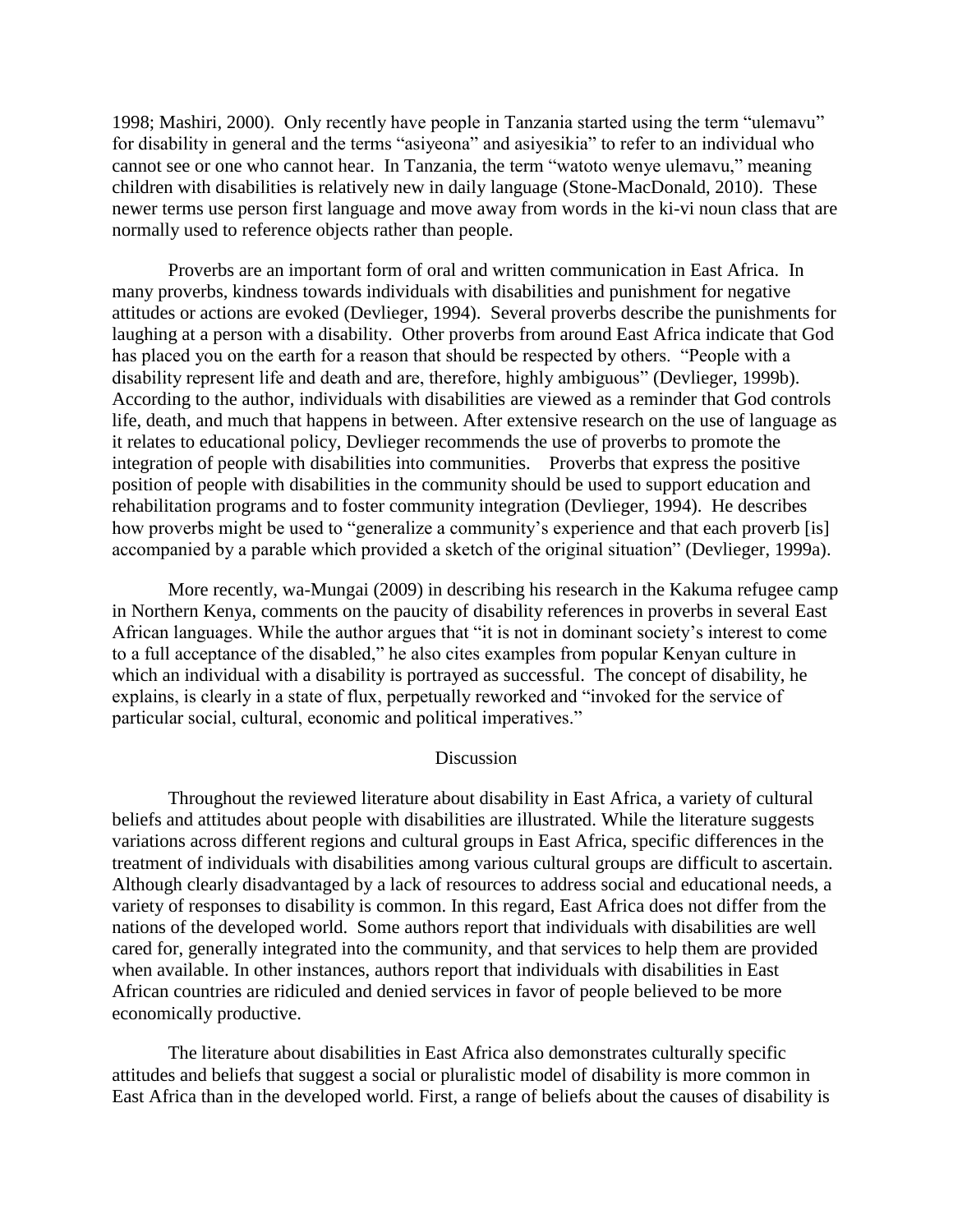evident. While most authors document a growing awareness of the biological or genetic causes of disability, witchcraft, the breaking of taboos, punishment by God(s), indication of God(s) will or God(s) giving the child as a gift continued to be reported as an important aspect of how East Africans understand disability. Second, based on the literature reviewed, it appears that individuals with disabilities are less likely to experience stigma associated with an obvious physical deformity or a diagnostic label and more likely to face discrimination if they are unable to participate in the daily social and economic activities of the community than their counterparts in the developed world. While the range of beliefs about the causes of disabilities may seem archaic from the perspective of the developed world, it is noteworthy that the social-cultural context in which disability as an event occurs appears as a critical feature of how disability itself is understood in the East African context.

It is also evident in the literature that East Africans have a more holistic view of wellbeing or "wholeness" than is typical in the developed world (Harknett, 1996). The reviewed literature demonstrates that East Africans are less likely to view disability as an isolated construct than individuals in the developed world. This holistic view is evident when the language used to refer to disability is examined. Specific references tend to be more often directly descriptive of characteristic appearance or the function (or lack) of various body parts. The study of East African proverbs serves to provide additional understanding about the attitudes and treatment of individuals with disabilities in East Africa and suggests that the socio-cultural context is central to understanding how disability is understood. It is of note that only recently have some East African languages had words to describe individuals with disabilities as a group. Considering the array of terms and acronyms associated with various disability categories and diagnoses in the developed world, the contrast with the developed world in this instance is pronounced.

Given that a social or pluralistic model of disability is more common in East Africa, it would be easy to conclude that individuals with disabilities are more fully included in East African schools and communities. In some situations this may indeed be the case. The literature provides examples of how individuals with disabilities in East Africa are relatively well assimilated into the community. This may be more common in some rural East African communities where traditional communal social organization is more apparent (Ogechi & Ruto, 2002; Stone-MacDonald, 2010).

Overall, however, there is more compelling evidence that individuals with disabilities in East Africa continue to be excluded from schools and opportunities for work, virtually ensuring that they will be live as the poorest of the poor, forced to resort to begging as a means of survival. This is of grave concern as rural to urban migration across the globe continues. A 2008 United Nations report predicts that about 80 percent of the world's population growth to 2050 will be in urban areas in Asia and Africa. Under such circumstances, considerable strain is placed on educational services including public education (Spring, 2009) and efforts to meet the needs of individuals with disabilities may be even less likely to be prioritized. If individuals with disabilities were indeed well assimilated into African communities in the past, it appears likely that the disruption that accompanies urban migration will disrupt it. Under such conditions, unless focus continues on protecting the rights of individuals with disabilities in East Africa, Ogechi and Ruto's (2002) statement that "[t]he positive indigenous treatment of the disabled is now fast eroding away" (p. 64) will continue.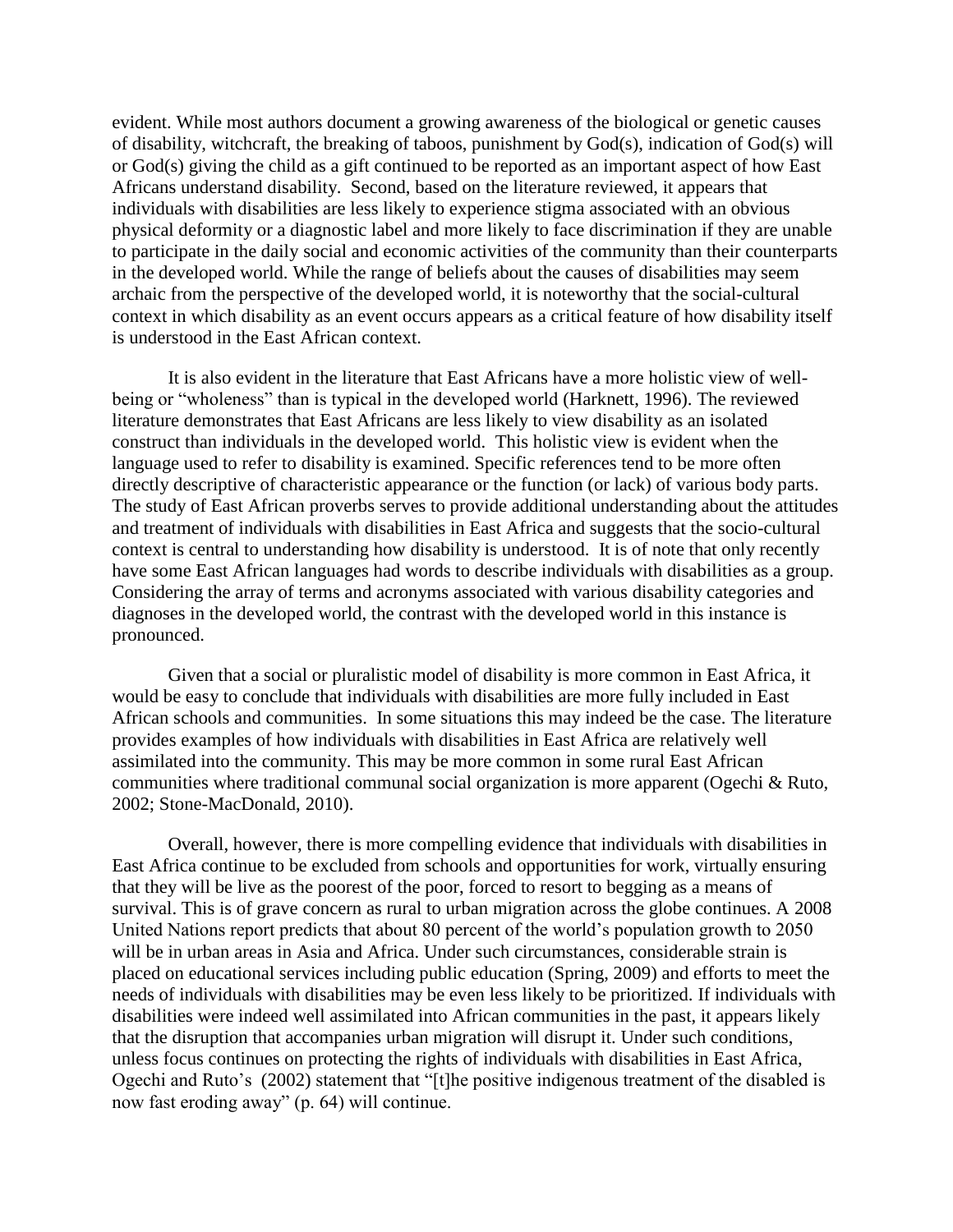The literature reviewed is replete with examples of the importance of greater understanding of local culture and beliefs by NGOs and other agencies from the developed world as they collaborate with communities in East Africa on behalf of individuals with disabilities. Collaboration with local stakeholders in planning and implementing education and rehabilitation programs is described as essential. Clearly, in order to effectively respond to the increasingly urgent needs of individuals with disabilities in East Africa, it is critical to acknowledge multiple ways of seeing and knowing the world. As Paul Wangoola, the founder of Mpambo, The African Multiversity in Uganda explains, "problems of human kind today cannot be resolved by modern scientific knowledge alone, or by indigenous knowledge alone. More durable solutions will be found in new synthesis between indigenous knowledges and modern scientific knowledge" (as quoted in Spring 2009, p. 145). Increasingly, East African scholars advocate for this perspective about disabilities. For example, Teferra (2003) promotes holistic programs that view the whole child within their family and community. This approach supports the needs of the family and the community as well as the individual. The author insists that dialogue can increasingly sensitize key stakeholders to the needs of individuals with disabilities and their families particularly when the discussion acknowledges and builds upon indigenous knowledge in a thoughtful and respectful manner.

Finally, it is important to note the importance of research that can serve to illuminate understanding of cultural beliefs and attitudes about disability in East Africa and elsewhere. It is likewise important to acknowledge that, given the enormous geographic, linguistic and demographic diversity involved in such undertakings, this as a vastly presumptive task particularly from the perspective of the developed world. Moreover, as Maclure (2006) points out, African educational research is heavily dependent on foreign funding making it difficult to ensure that the process and products that emanate from it are truly reflective of the sociocultural context in which they originate. Nevertheless, if the goal is to support people with disabilities within their families and communities and cultural knowledge is to be the foundation for developing interventions (Devlieger, 1999b) we must understand and take into account the cultural attitudes and beliefs in which they reside. Research can help us acquire the needed understanding.

**Angi Stone-MacDonald, Ph.D.** is an Assistant Professor at the University of Massachusetts Boston in the Early Education and Care in Inclusive Settings program. Her research areas include early intervention personnel preparation, online training for early childhood educators and international special education.

**Gretchen Digman Butera, Ph.D.** is an Associate Professor at Indiana University-Bloomington where she conducts research in early intervention for preschool children considered at risk for school failure, special education personnel preparation, and children and families in rural schools.

Correspondence concerning this article should be addressed to Angi Stone-MacDonald, Department of Curriculum and Instruction, University of Massachusetts Boston, 100 Morrissey Blvd., Boston, MA 02125.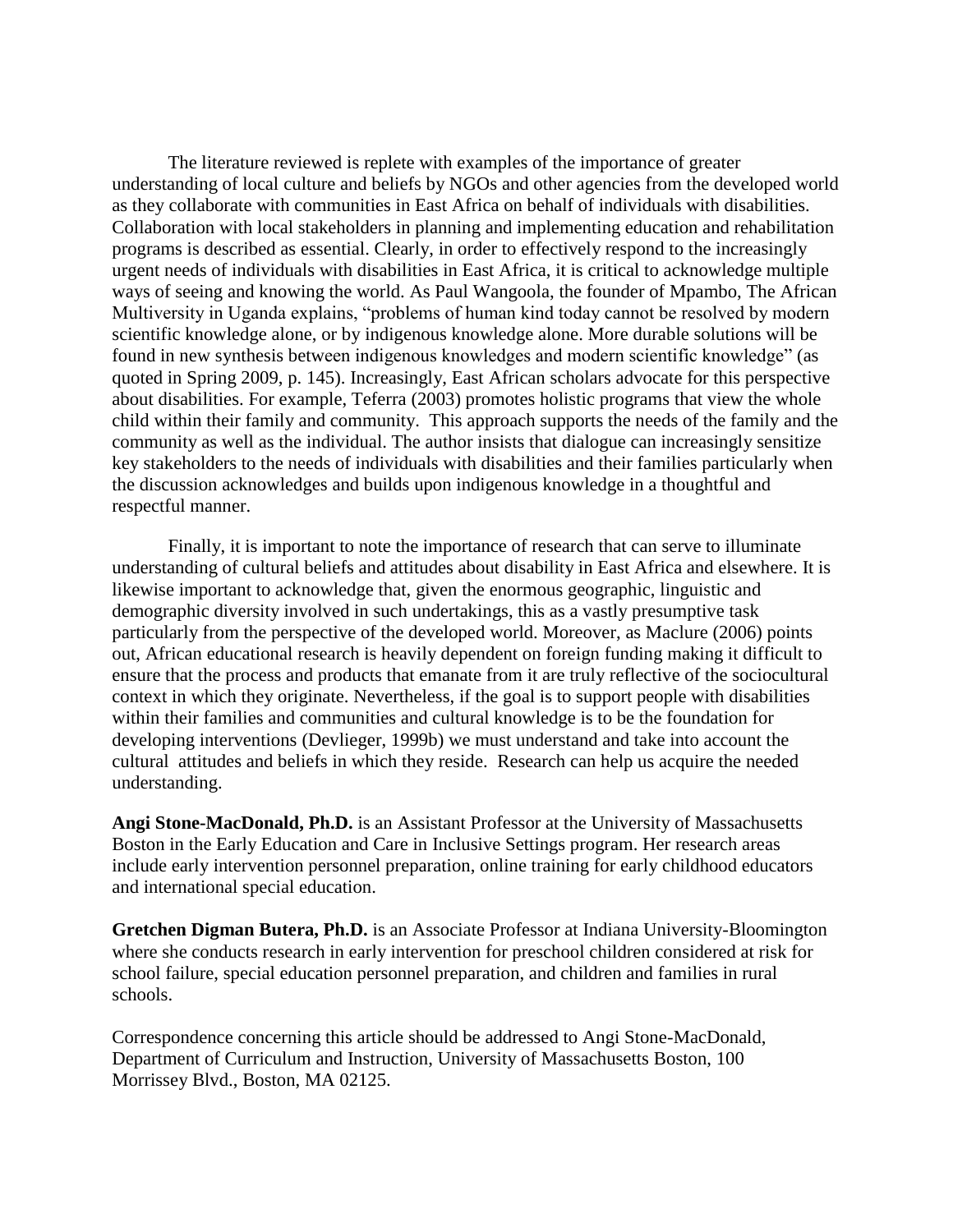### References

- African Studies Centre Leiden (2008). *Disability in Africa.* Retrieved from http://www.ascleiden.nl/Library/webdossiers/DisabilityInAfrica.aspx
- Banks, J., Banks, C. & Banks, M. (1989) *Multicultural education: Issues and perspectives.* Boston: Allyn & Bacon.
- Bogdan, R., & Taylor, S. J. (1982). *Inside out: The social meaning of mental retardation*. Toronto, Ontario, Canada: University of Toronto Press.
- Croft, A. (2002). *Pedagogy in school context: An intercultural study of the quality of learning, teaching and teacher education in lower primary classes in Southern Malawi* (Unpublished doctoral dissertation). University of Sussex, Brighton, UK.
- Deku, P. (2002). Effects of training in community-based rehabilitation on attitudinal change of people toward people with disabilities. *IFE PsychologIA, 10*(2), 175-184.
- Devlieger, P. J. (1994). Disability and community action in a Zimbabwean community: Priorities based on a biocultural approach. *Journal of the Steward Anthropological Society, 22*(1), 41-57.
- Devlieger, P. J. (1995). Why disabled? The cultural understanding of physical disability in African society. In B. Ingstad & S. R. Whyte (Eds.), *Disability and Culture* (pp. 94-106). Berkley, CA: University of California Press.
- Devlieger, P. J. (1998). Physical 'disability' in Bantu languages: understanding the relativity of classification and meaning. *International Journal of Rehabilitation Research, 21*(1), 51-62.
- Devlieger, P. J. (1999a). Frames of reference in African proverbs on disability. *International Journal of Disability, Development, and Education, 46*, 439-451.
- Devlieger, P. J. (1999b). Local knowledge and international collaboration in disability programs. In B. Holzer, A. Vreede & G. Weigt (Eds.), *Disability in different cultures: Reflections on local concepts* (pp. 167-179). New Brunswick, NJ: Transaction Publishers.
- Edgerton, R. B. (1979). *Mental retardation*. Cambridge, MA: Harvard University Press.
- El Sharkawy, G., Newton, C., & Hartley, S. (2006). Attitudes and practices of families and health care personnel toward children with epilepsy in Kilifi, Kenya. *Epilepsy and Behavior, 8*, 201-212.
- Filmer, D. (2008) *Disability, poverty and schooling in developing countries: Results from 11 household surveys.* Worldbank Policy Research Working Paper 3794. Retrieved from http://wber.oxfordjournals.org/cgi/content/abstrct/22/1/141
- Fujiura, G. T., Park, H. J., & Rutkowski-Kmitta, V. (2005). Disability statistics in the developing world: A reflection on the meanings in our numbers. *Journal of Applied Research in Intellectual Disabilities, 18*, 295-304.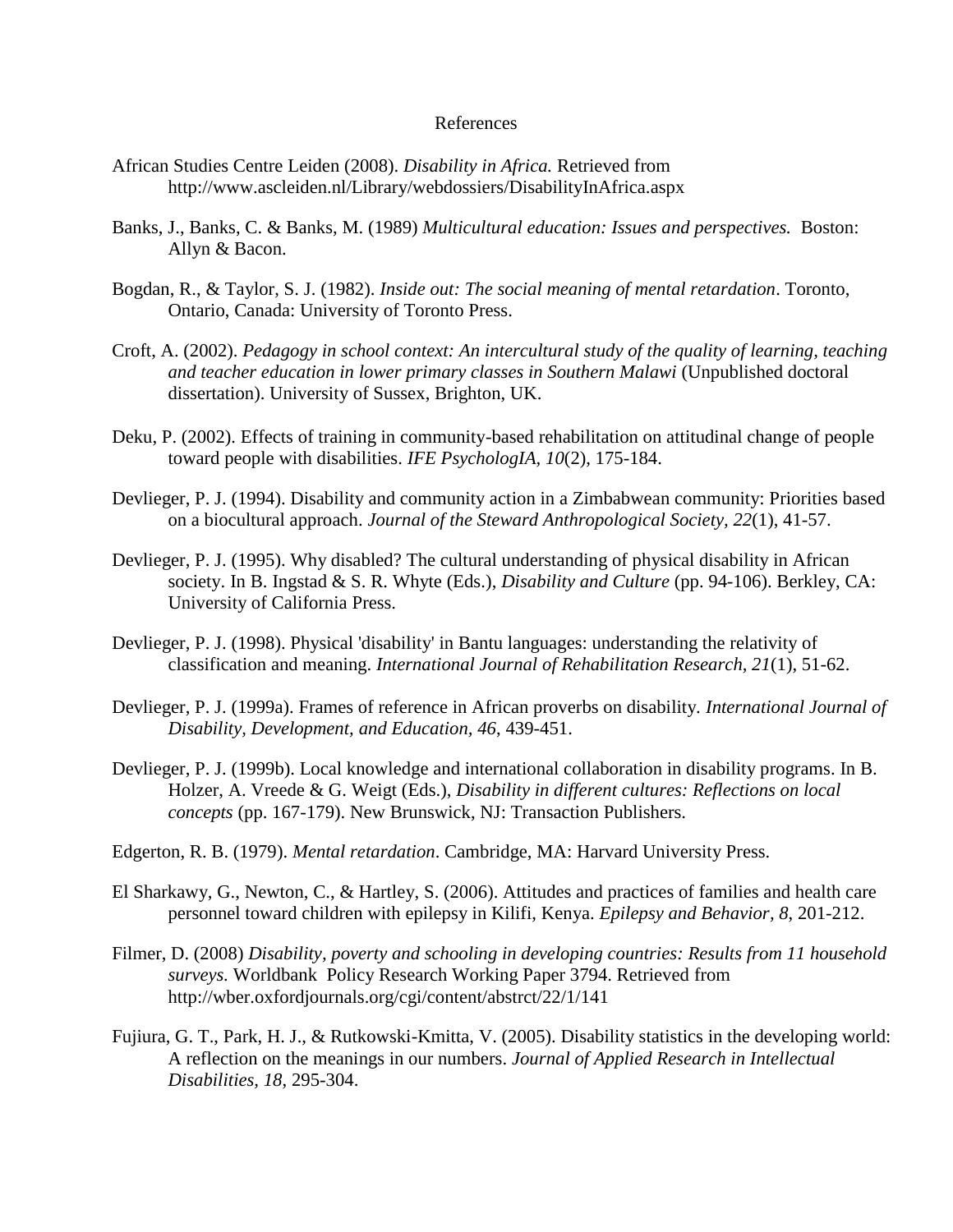Gall, M., Gall, J., & Borg, W. (2007) *Educational research* (8<sup>th</sup> ed.) Boston, MA: Pearson.

Garland-Thomson, R. (1997). *Extraordinary bodies*. New York: Columbia University Press.

- Harknett, S. G. (1996). Cultural factors in the definition of disability: A community study in Nyankunde, Zaire. *African Journal of Special Needs Education, 01*, 18-24.
- Hartley, S., Ojwang, P., Baguwemu, A., Ddamulira, M., & Chavuta, A. (2005). How do carers of disabled children cope? The Ugandan perspective. *Child: Care, Health & Development, 31*, 167- 180.
- Haywood, H. C. (1970). *Social-cultural aspects of mental retardation: Proceedings*. New York: Appleton-Century-Crofts.
- Helander, B. (1995). Disability as incurable illness: Health, process, and personhood in Southern Somalia. In B. Ingstad & S. R. Whyte (Eds.), *Disability and Culture* (pp. 73-93). Berkley, CA: University of California Press.
- Ingstad, B. (1995). Mpho ya modimo-A gift from God: Perspectives on "Attitudes" toward disabled persons. In B. Ingstad & S. R. Whyte (Eds.), *Disability and culture* (pp. 246-264). Berkley, CA: University of California Press.
- Ingstad, B., & Whyte, S. R. (Eds.). (1995). *Disability and culture*. Berkley: University of California Press.
- Kaplan, D. (1999). *The Definition of Disability.* Retrieved from http://www.accessiblesociety.org/topics/demographics-identity/dkaplanpaper.htm
- Kisanji, J. (1995a). Attitudes and beliefs about disability in Tanzania. In B. O'Toole & R. McConkey (Eds.), *Innovations in developing countries for people with disabilities* (pp. 51-70). Chorley, England: Lisieux Hall Publications.
- Kisanji, J. (1995b). Interface between culture and disability in the Tanzanian context: Part I. *International Journal of Disability, Development, and Education, 42*(2), 93-108.
- Kisanji, J. (1995c). Interface between culture and disability in the Tanzanian context: Part II. *International Journal of Disability, Development, and Education, 42*(2), 109-124.
- Kisanji, J. (1995d). *The relevance of indigenous customary education principles in the formulation of special needs education policy*. Paper presented at the International Special Education Congress Birmingham, England, UK.
- Kiyaga, N. B., & Moores, D. F. (2003). Deafness in Sub-Saharan Africa. *American Annals of the Deaf, 148*, 18-24.
- Lamorey, S. (2002). The effects of culture on special education services: Evil eyes, prayer meetings, and IEPs. *Teaching Exceptional Children, 34*, 67-71.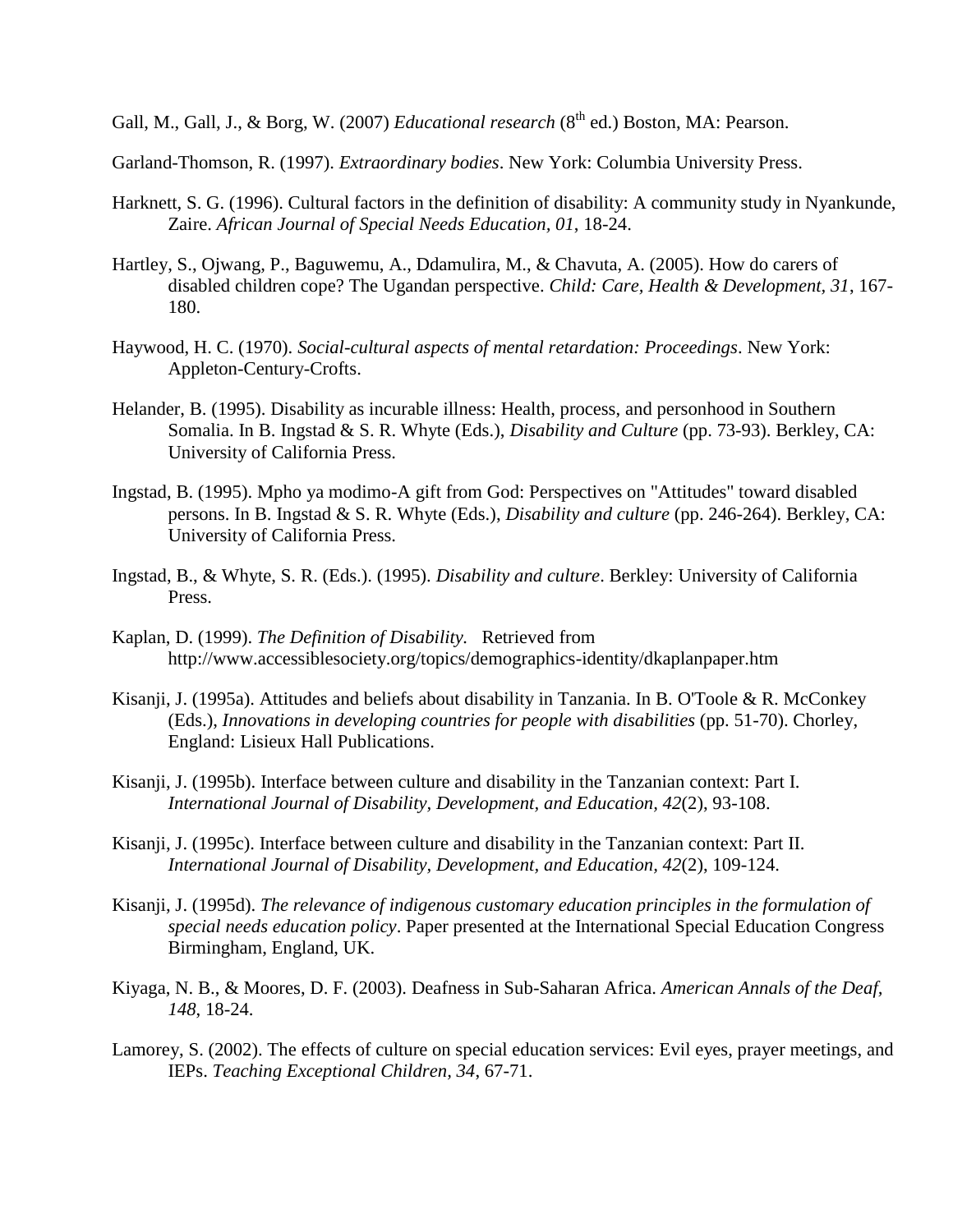- Livingston, J. (2005). *Debility and the moral imagination in Botswana*. Bloomington, IN: Indiana University Press.
- Maclure, R. (2006). No longer overlooked and undervalued? The evolving dynamics of endogenuous educational research in Sub-Saharan Africa. In B. Piper, S. Dryden-Peterson, & Y. Kim (Eds.), *International education for the millennium: Toward access, equity and quality* (pp. 75-102). Cambridge, MA: Harvard University Press.
- Mallory, B. L., Charlton, J. I., Nicholls, R. W., & Marfo, K. (Eds.). (1993). *Traditional and changing views of disability in developing societies: Causes, consequences, cautions* [Monograph #53]. New York: World Rehabilitation Fund.
- Mamboleo, G. (2011). *Predictors of attitudes toward disability and employment policy concerns among undergraduate students at the University of Nairobi* [Doctoral dissertation]. University of Arizona, Tucson, Arizona.
- Masasa, T., Irwin-Carruthers, S., & Faure, M. (2005). Knowledge of, beliefs about and attitudes to disability: Implications for health professionals. *South African Family Practice, 47*(7).
- Mashiri, P. (2000). The socio-cultural and linguistic aspects of childhood disability in Shona culture. *Zimbabwe Journal of Educational Research, 12*(2), 170-194.
- Mbah-Ndam, J. N. (1998). Caring for the disabled: The African experience. *The Parliamentarian: Journal of the Parliaments of the Commonwealth, 79*, 251-252.
- McMillan, J. H., & Schumacher, S. (2006). *Research in education: Evidence-based inquiry* (6<sup>th</sup> ed.). Boston, MA: Pearson/Allyn and Bacon.
- Miles, M. (2002). Children with hydrocephalus and spina bifida in East Africa: Can family and community resources improve the odds? *Disability & Society, 17*(6), 643-658.
- Mutua, K., & Dimitrov, D. M. (2001). Prediciton of school enrolment of children with intellectual disabilities in Kenya: The role of parents' expectations, beliefs, and education. *International Journal of Disability, Development and Education, 48*, 179-191.
- Nyerere, J. (1985) Education in Tanzania. In B. Piper, S. Dryden-Peterson, & Y. Kim (Eds.), *International education for the millennium: Toward Access, equity and quality* (pp. 109-118). Cambridge, MA: Harvard University Press.
- O'Keefe, P. (2007). People with disabilities in India: From commitments to outcomes. Retrieved from http://siteresources.worldbank.org/DISABILITY/Resources/Regions/South%20Asia/Peoplewith DisinIndia.pdf
- Ogechi, N., & Ruto, S. (2002). Portrayal of disability through personal names and proverbs in Kenya: Evidence from Ekegusii and Nandi. *Vienna Journal of African Studies, 3*, 63-82.
- Omiegbe, O. (2001). Superstitious beliefs associated with the handicapped in Africa. In A. O. Orubu (Ed.), *African traditional religion (a book of selected readings)* (pp. 62-72). Benin City, Nigeria: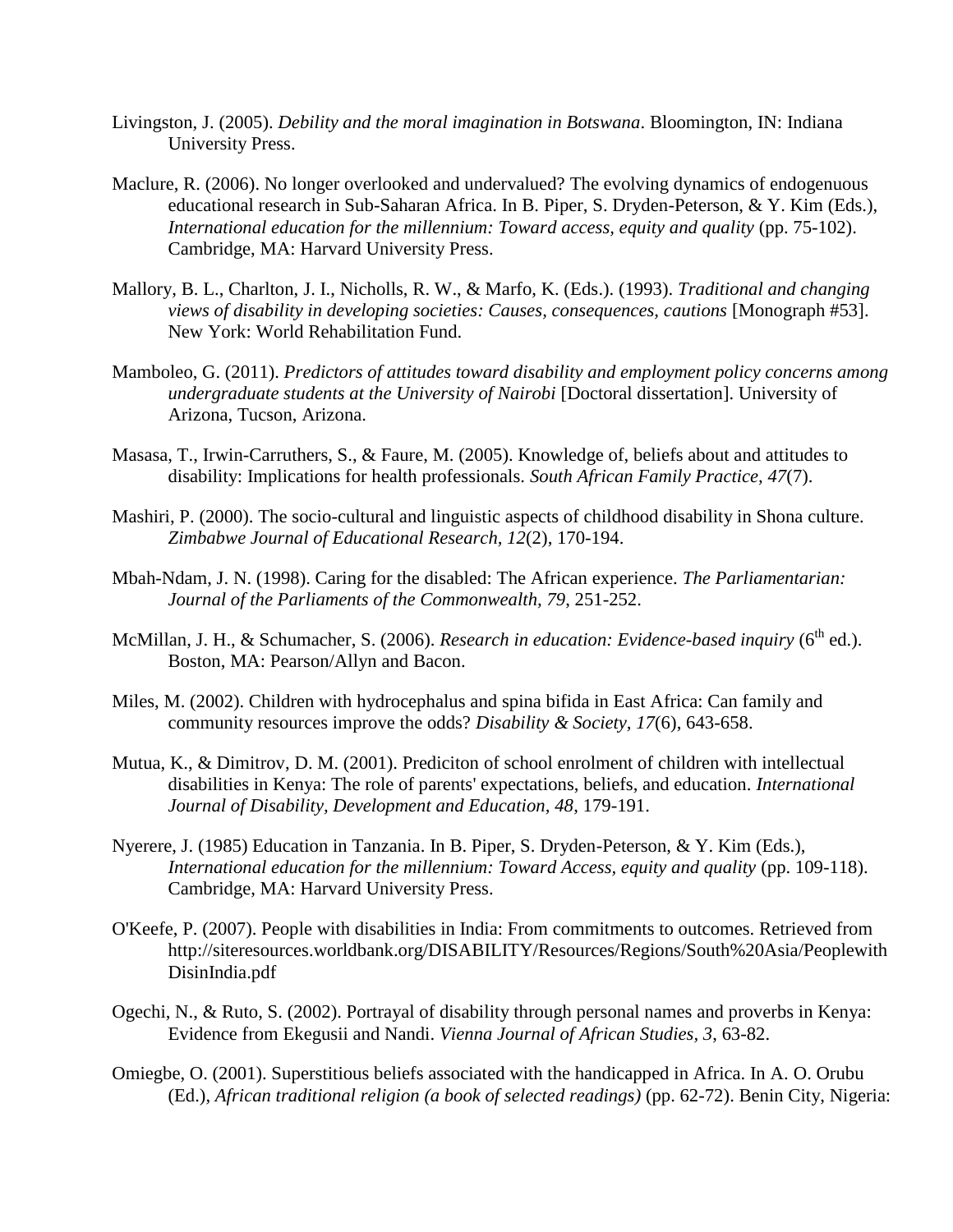Institute of Education University of Benin.

- O'Sullivan, M. C. (2002). Reform implementation and the realities within which teachers work: a Namibian case study. *Compare, 32*, 219-237.
- Peters, S. J. (1993a). An ideological-cultural framework for the study of disability. In S. J. Peters (Ed.), *Education and disability in cross-cultural perspective* (pp. 19-35). New York: Garland Publishing.
- Peters, S. J. (Ed.). (1993b). *Education and disability in cross-cultural perspective*. New York: Garland Publishing.
- Peters, S. J. (2003) *Education Notes.* Retrieved from http://www.worldbank.or/education.
- Peters, S. J. (2004). *Inclusive education: An EFA strategy for all children.* Retrieved from http://siteresources.worldbank.org/EDUCATION/Resources/278200-1099079877269/547664- 1099079993288/InclusiveEdu\_efa\_strategy\_for\_children.pdf
- Peters, S. J., & Chimedza, R. (2000). Conscientization and the cultural politics of education: A radical minority. *Comparative Education Review, 44*, 245-271.
- Piper, B., Dryden-Peterson, S., & Kim, Y. (2006) Introduction. In B. Piper, S. Dryden-Peterson & Y. Kim (Eds.), *International education for the millennium: Toward access, equity and quality* (pp. 1-8). Cambridge, MA: Harvard University Press.
- Skinner, D., & Weisner, T. S. (2007). Sociocultural studies of families of children with disabilities. *Mental Retardation and Developmental Disabilities, 13*, 302-312.
- Spring, J. (2009) Globalization of education: An introduction. New York: Routledge.
- Stone-MacDonald, A. (2010). *From Goats to Gardens: Preparing Children with Developmental Disabilities for Community Integration in Rural Tanzania* (Unpublished doctoral dissertation). Indiana University, Bloomington, Indiana.
- Stone-MacDonald, A., & Butera, G. (2011). *Immigration, globalization, and special education: Joy becomes an American.* Unpublished manuscript.
- Stromquist, N. P. (2006). Comparative and international education: A journey toward equality and equity. In B. Piper, S. Dryden-Peterson, & Y. Kim (Eds.), *International education for the millennium: Toward access, equity and quality* (pp. 15-36). Cambridge, MA: Harvard University Press.
- Talle, A. (1995). A Child is a child: Disability and equality among the Kenya Maasai. In B. Ingstad & S. R. Whyte (Eds.), *Disability and Culture* (pp. 56-72). Berkley, CA: University of California Press.
- Teferra, T. (1993). Problems and prospects of persons with disabilities in Ethiopia. *Ethiopian Journal of Development Research, 15*(1), 67-88.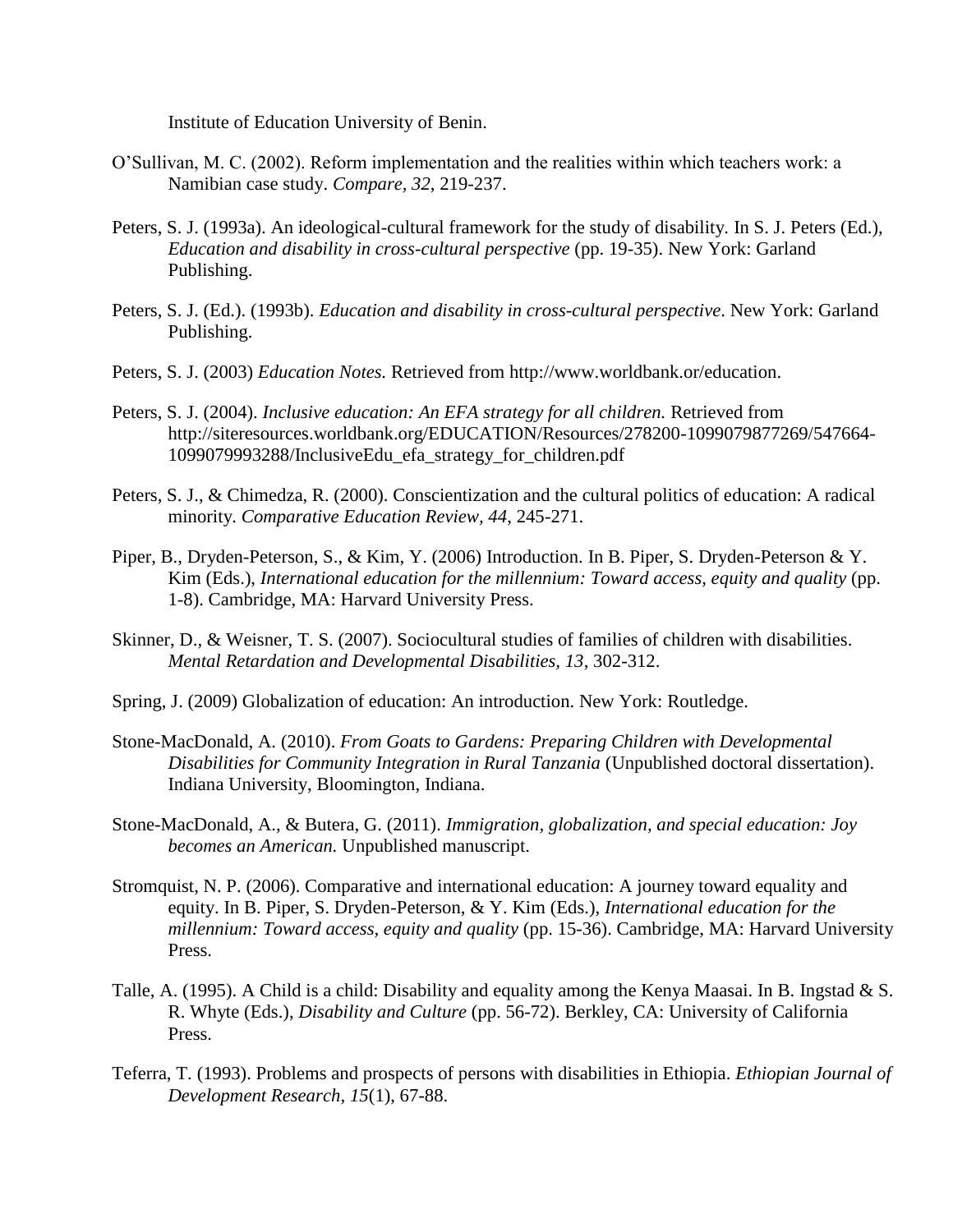- Teferra, T. (2003). Early Intervention Practices: Ethiopia. In S. L. Odom, M. J. Hanson, J. A. Blackman, & S. Kaul (Eds.), *Early intervention practices around the world* (pp. 91-107). Baltimore, MD: Paul H. Brookes.
- UNESCO (1994). *The Salamanca statement and framework for action on special educational needs*. Report generated at the World Conference on Special Needs Education: Access and Quality, Slamanca, Spain. Retrieved from http://www.unesco.org/education/pdf/SALAMA\_E.PDF
- wa-Mungai, M. (2009). "For I name thee…" Disability onomastics in Kenyan folklore and popular music. *Disabilities Studies Quarterly, 29*, 4. Retrieved from http://www.dsqsds.org/article/view/9841172
- Whyte, S. R., & Ingstad, B. (1995). Disability and culture: An overview. In B. Ingstad & S. R. Whyte (Eds.), *Disability and Culture* (pp. 3-32). Berkley, CA: University of California Press.
- Zhang, C. (2001). Multicultural views of disability: Implications for early interventionist professionals. *Infant-Toddler Intervention, 11*, 143-154.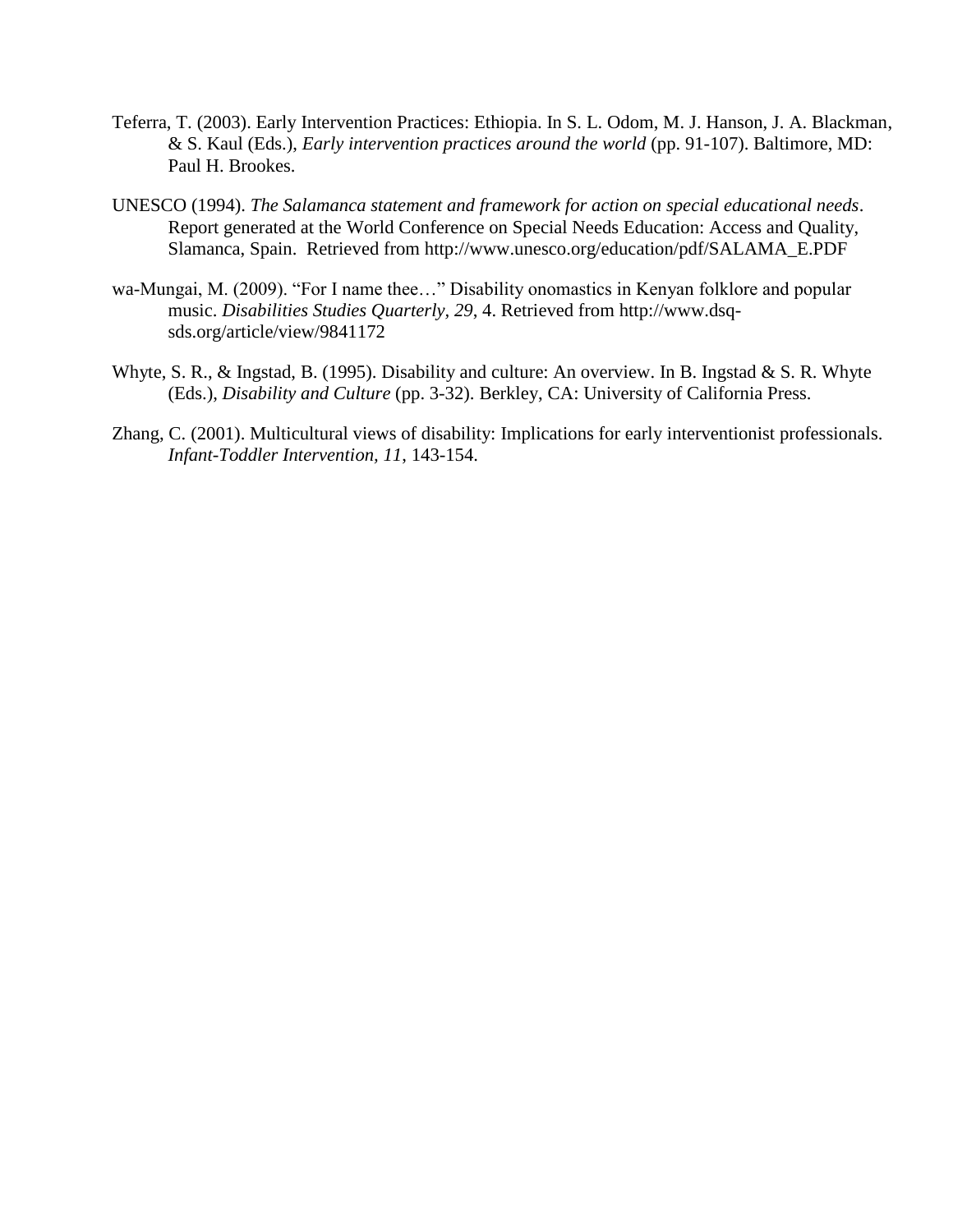Figure 1*.* List of Databases Consulted

| Academic Search (EBSCO)                                 |
|---------------------------------------------------------|
| <b>African Journals Online</b>                          |
| African Studies (Biblioline Quick Search)               |
| <b>African Studies Companion</b>                        |
| Anthropological Index Online                            |
| <b>Anthropology Plus</b>                                |
| Bibliography of Africana Periodical Literature Database |
| <b>Center for Research Libraries</b>                    |
| Current Bibliography on African Affairs (2002-2006)     |
| <b>Dissertations and Theses Abstracts</b>               |
| <b>ERIC</b>                                             |
| <b>IUCAT</b> (Indiana University Library Catalog)       |
| <b>JSTOR</b>                                            |
| Linguistics and Language Behavioral Abstracts           |
| <b>MLA</b> International Bibliography                   |
| <b>PAIS</b> International                               |
| PsychINFO                                               |
| Quarterly Index of African Periodical Literature        |
| Theses Canada                                           |
| Web of Science                                          |
| WorldCAT                                                |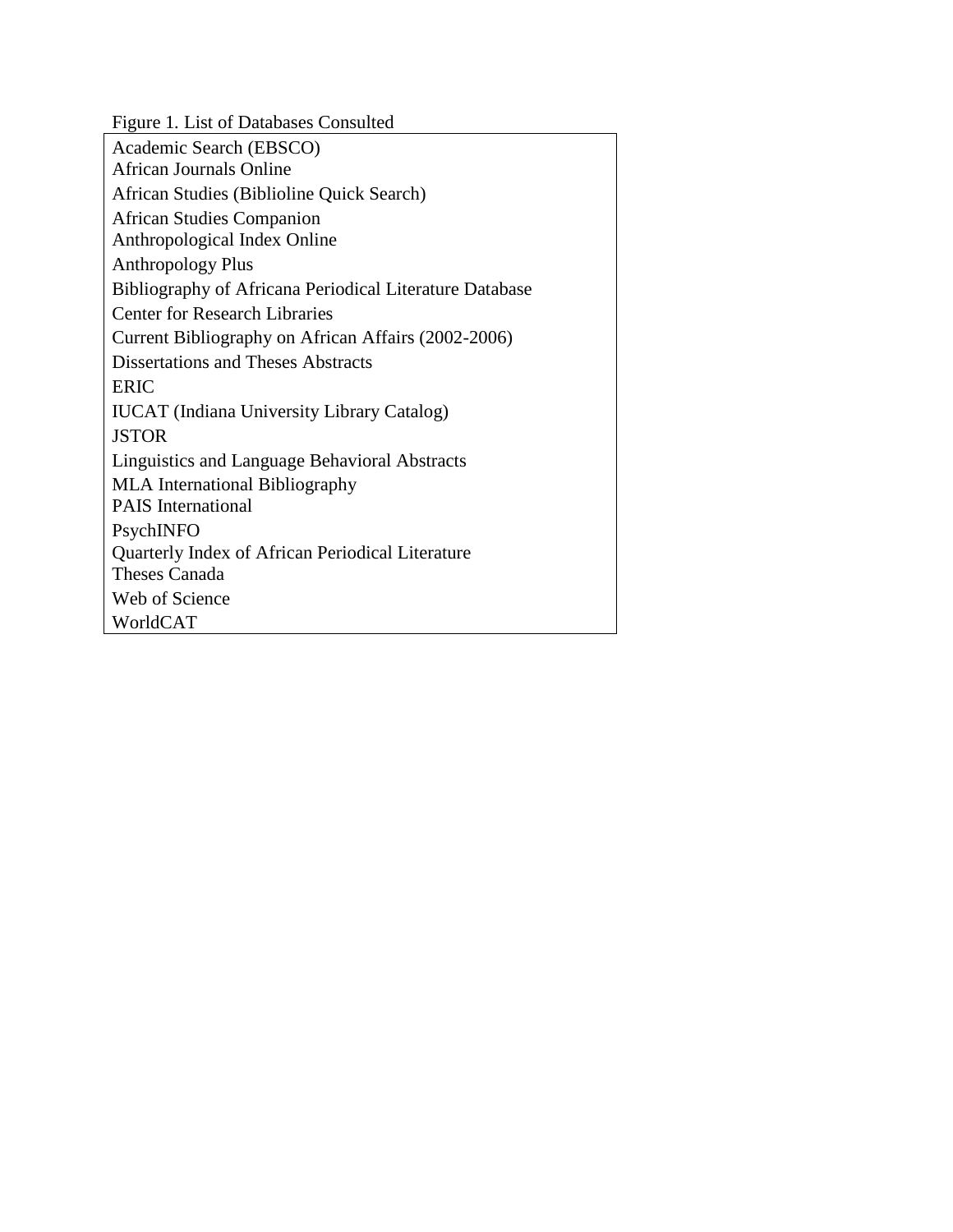| Categories                   | Articles                  | Country                       |
|------------------------------|---------------------------|-------------------------------|
| Taboos and Punishment for    | Mallory et al. (1993)     | <b>Various Countries</b>      |
| <b>Bad Deeds</b>             | Talle (1995)              | Kenya                         |
|                              | Mbah-Ndam (1998)          | <b>Various Countries</b>      |
|                              | Ogechi & Ruto $(2002)$    | Kenya                         |
|                              | Kiyaga & Moores (2003)    | <b>Various Countries</b>      |
|                              | Hartley et. al (2005)     | Uganda                        |
|                              | El Sharkawy et. al (2006) | Kenya                         |
|                              |                           |                               |
| <b>Blaming Individuals</b>   | Talle (1995)              | Kenya                         |
|                              | Mashiri (2000)            | Kenya                         |
|                              | Omiegbe (2001)            | <b>Various Countries</b>      |
|                              | Ogechi & Ruto (2002)      | Kenya                         |
|                              | Teferra (2003)            | Ethiopia                      |
|                              |                           |                               |
| Divine Intervention          | Mallory et al. (1993)     | <b>Various Countries</b>      |
|                              | Kisanji (1995b)           | Tanzania                      |
|                              | Devlieger (1999a)         | <b>Various Countries</b>      |
|                              | Mashiri (2000)            | Kenya                         |
|                              | Omiegbe (2001)            | <b>Various Countries</b>      |
|                              | Kiyaga & Moores (2003)    | <b>Various Countries</b>      |
|                              |                           |                               |
| Attitudes Toward People with | Kisanji (1995b)           | Tanzania                      |
| <b>Disabilities</b>          | Talle (1995)              | Kenya                         |
|                              | Deku (2002)               | <b>Various Countries</b>      |
|                              | Ogechi & Ruto (2002)      | Kenya                         |
|                              | Kiyaga & Moores (2003)    | <b>Various Countries</b>      |
|                              | El Sharkawy et. al (2006) | Kenya                         |
| Treatment of People with     | Mallory et al. (1993)     | <b>Various Countries</b>      |
| <b>Disabilities</b>          | Devlieger (1995)          | <b>Various Countries</b>      |
|                              | Ingstad $(1995)$          | <b>Various Countries</b>      |
|                              | Kisanji (1995b)           | Various, Tanzania             |
|                              | Talle (1995)              | Kenya                         |
|                              | Miles (2002)              | <b>East African countries</b> |
|                              | Ogechi & Ruto (2002)      | Kenya                         |
|                              | Teferra (2003)            | Ethiopia                      |
|                              |                           |                               |
| Language Differences         | Helander (1995)           | Somalia                       |
|                              | Talle (1995)              | Kenya                         |
|                              | Devlieger (1998)          | <b>Various Countries</b>      |
|                              | Devlieger (1999a)         | <b>Various Countries</b>      |
|                              | Ogechi & Ruto (2002)      | Kenya                         |
|                              | Kiyaga & Moores (2003)    | <b>Various Countries</b>      |

Table 1. Summary of Key Categories